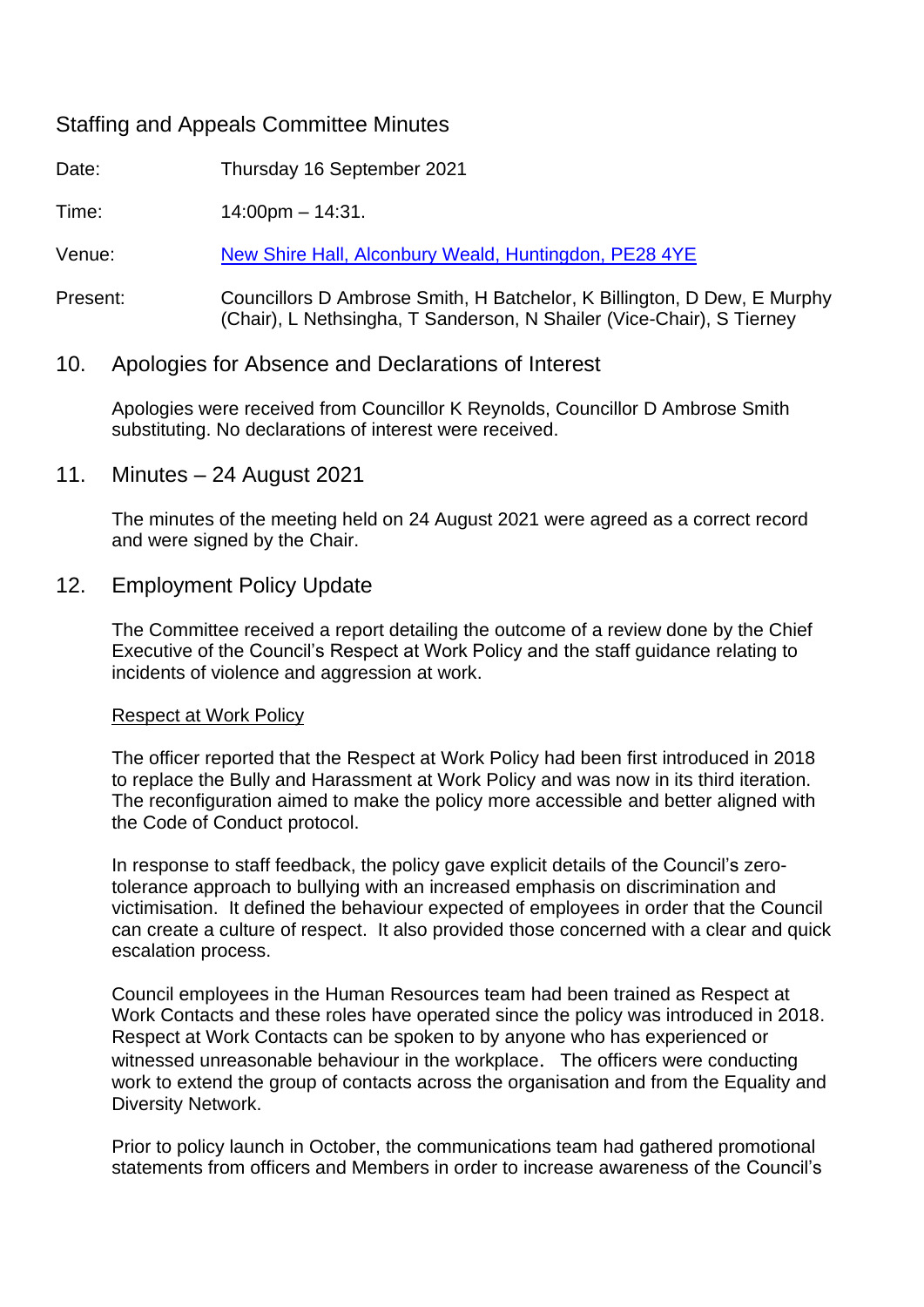expectations for behaviour. There would be further requests for volunteers to provide statements soon.

A Respect at Work engagement survey was dispersed and well received, producing the highest Council survey return rate yet (30%). Survey results had been shared with JMT and had raised sufficient concern that employees were not confident to raise concerns as they arise that it was agreed focus groups would be held, led by members of JMT, prior to the production of an action plan. Once this was completed, the resulting action plan would be published on Camweb.

#### Violence and Aggression Policy

The officer stated that the Council had multiple policies and pieces of guidance in relation to violence and aggression at work which had led to confusion over sourcing and reporting information correctly. As a result, a document had been produced which collated these policies into a flow chart which allowed individuals to match their concern with the relevant policy. Policies included in the flow chart were: HR policies, health and safety policies and whistleblowing policies.

The document had been reviewed by trade unions on 15 September 2021. The trade unions had welcomed the collated document and flow chart but had suggested that more emphasis was needed on the Council's home visit measures. A follow-up discussion with trade unions was scheduled for next month.

At the Chair's request, the officer also outlined the timeline for the employment of the Chief Executive:

Selection process – end-October

Committee interview followed by ratification of the decision by Full Council – early November

In response to Members' questions, the officer:

- Clarified that role-specific, general risk and high-risk risk assessments would be produced for employees.
- Noted the Personal Safety Training Session for Members would take place at noon on 24 September 2021.

In response to the report, Members:

- Expressed a desire for additional training prior to meetings regarding culturally diverse groups.
- Expressed that it was important to ensure aggressors were taught alternative emotional responses.